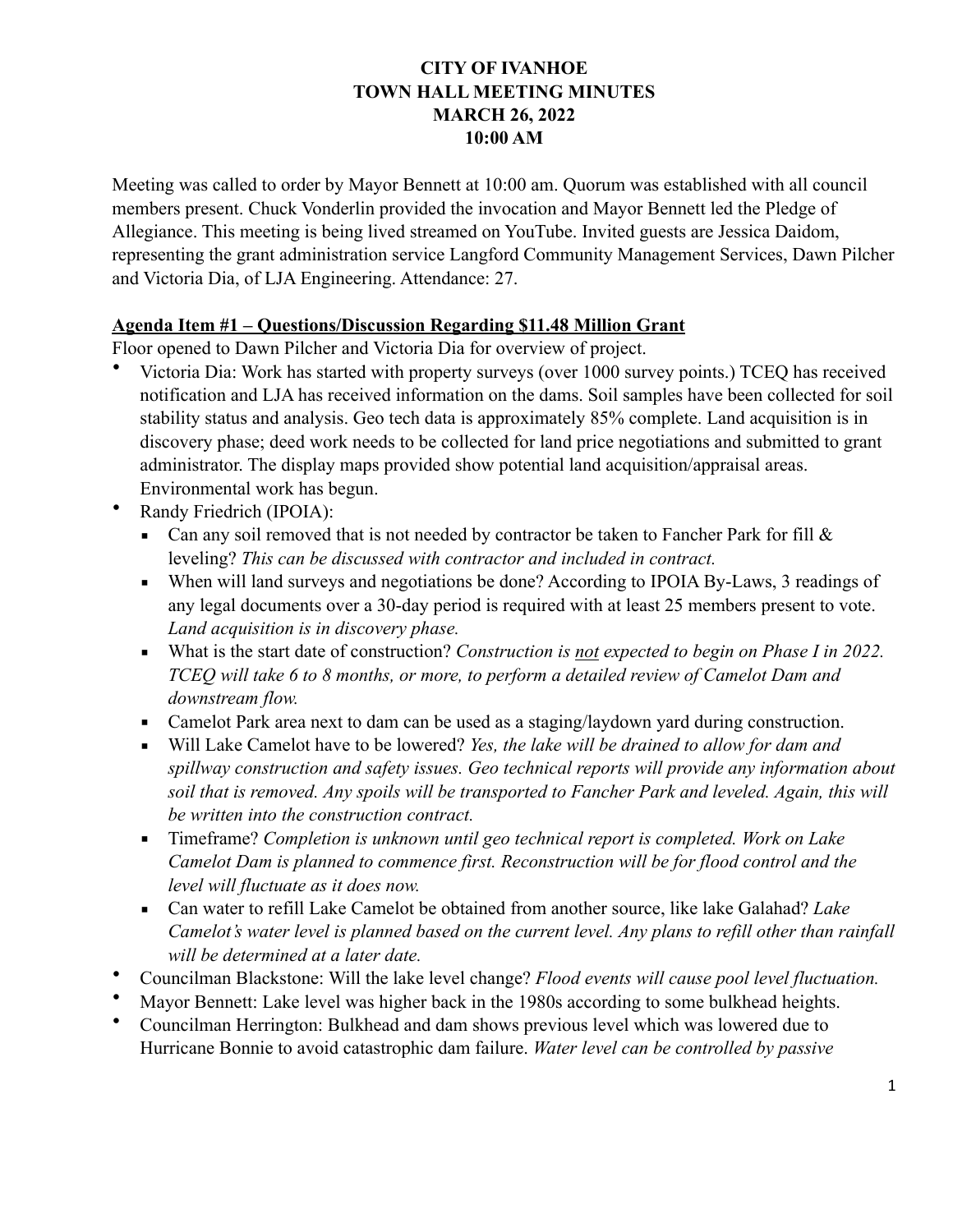*spillway or a value set in conjunction with historical level as recorded by TX Commission on Environmental Quality. In the past few years flooding has gone from 1 in 100 years to 1 in 50 years under per NOAA records.*

• Randy Friedrich: Will there be a detour for traffic? *Yes.*

## **Agenda Item #2 – Questions/Discussion Regarding \$7.9 Million Grant**

- Mayor Bennett: The contract was received on March 19, 2022 for \$7.9 million grant. The documents have been signed and returned. This grant is for drainage project work on culverts and roads (from Hurricane Harvey after 7 years of working to get the grant.) A Kickoff Meeting with the Texas General Land Office will take place on April 5, 2022 at 10:00 am. *The original FEMA grant was a 75%/25% matching fund requiring the city to provide 25% of the project cost. This is the reason the city needed the money from the \$2 million bond. In the meantime FEMA "ran out of funds" and the grant was not awarded at that time. Funds were appropriated by the state legislature to GLO for grants that do not require matching funds. When the original grant was written following the 2015 floods multiple roadwork locations were scattered throughout the city based on drainage issues. These locations are noted on the map. Funding can be used on roadwork as it pertains to drainage.*
- Mayor Bennett: A CDBG grant of \$375,000 will be used on 22<sup>nd</sup> street which is one of the locations identified for drainage/street work. Funds from that project will be reviewed in relation to other grants.
- Joe McWhorter: Are there options to stretch the funds by using different types of road surfaces? *Projects during 2020-2021 were improved with asphalt. The city can consider chip seal or oil sand surfaces.*
- Mayor Bennett: Can the road distance be adjusted? *Yes.*
- Councilman Herrington: Clarify the road surfaces. *Improve and harden surface was documented in the grant. Original design was chip seal.*
- Carla McCauley: Can permits be expedited? *No, the environmental work has to be cleared by both the state and federal agencies, and engineering plans must be submitted and approved prior to issuance of permits.*

#### **Agenda Item #3 – Questions/Discussion Regarding Community Development Block Grant**

*Waiting for contract for \$375,000 CDBG for project work on 22nd street will be awarded in 2023 and will progress more quickly than GLO grant.* 

#### **Agenda Item #4 – Questions/Discussion Regarding Community Resiliency Grant**

Mayor Bennett: This \$5 million grant was for a community building and property near the front entrance. The land acquisition for this project did not occur due to property owners deciding not to sell. The city lost scoring points as a result and the highly competitive grant was not awarded to the city..

# **Agenda Item #5 – Pending Comprehensive Plan & Future Economic Development**

Mayor Bennett: The city just received the 300+ pages of the Comprehensive Plan from Grant Works after over a year of study. The Plan will be reviewed and a Public Hearing will be scheduled. Hancock's BBQ is no longer in business, but another take-out food business will be opening in the same location.